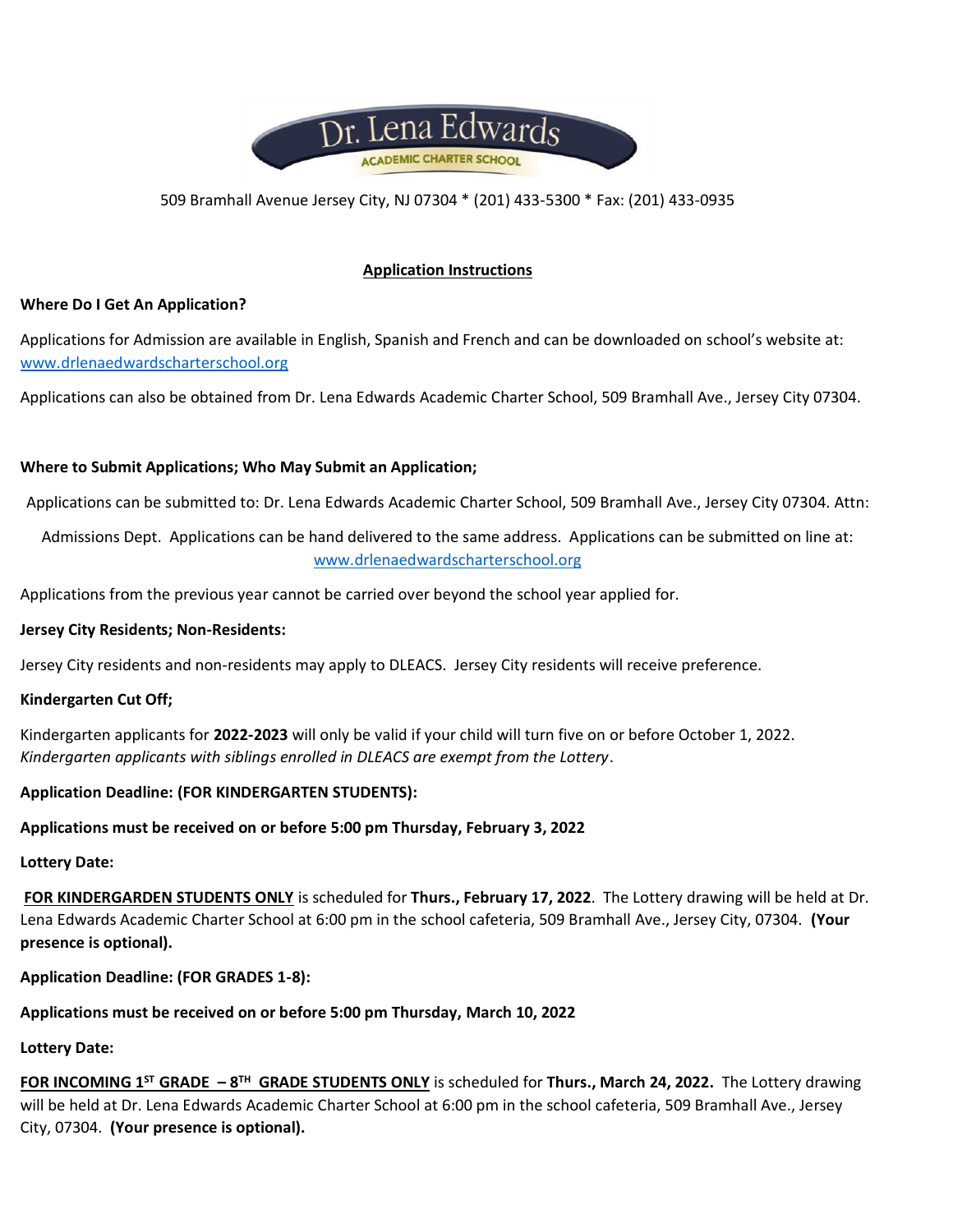



509 Bramhall Avenue Jersey City, NJ 07304 \* (201) 433-5300 \* Fax: (201) 433-0935

## *Application for Admission 2022-2023*

*Charter Schools are free, open-enrollment public schools that are required by law to serve all students. Charter schools shall be open to all students on a space available basis and shall not discriminate in their admission policies or practices on the basis of intellectual or athletic ability, measures of achievement or aptitude, special needs, proficiency in the English language, or any other basis that would be illegal* if *used by a school district.*

| Student's Name                                     |                                                                                                                                                                                                                                                                                                                                                                                                                    |                                                                                                                 |
|----------------------------------------------------|--------------------------------------------------------------------------------------------------------------------------------------------------------------------------------------------------------------------------------------------------------------------------------------------------------------------------------------------------------------------------------------------------------------------|-----------------------------------------------------------------------------------------------------------------|
| (Last)                                             | (First)                                                                                                                                                                                                                                                                                                                                                                                                            | (Middle)                                                                                                        |
| Gender: _____<br>$Age$ <sub>_______</sub>          | Date of Birth $\frac{1}{\sqrt{1-\frac{1}{2}}}\frac{1}{\sqrt{1-\frac{1}{2}}}\frac{1}{\sqrt{1-\frac{1}{2}}}\frac{1}{\sqrt{1-\frac{1}{2}}}\frac{1}{\sqrt{1-\frac{1}{2}}}\frac{1}{\sqrt{1-\frac{1}{2}}}\frac{1}{\sqrt{1-\frac{1}{2}}}\frac{1}{\sqrt{1-\frac{1}{2}}}\frac{1}{\sqrt{1-\frac{1}{2}}}\frac{1}{\sqrt{1-\frac{1}{2}}}\frac{1}{\sqrt{1-\frac{1}{2}}}\frac{1}{\sqrt{1-\frac{1}{2}}}\frac{1}{\sqrt{1-\frac{1}{$ |                                                                                                                 |
|                                                    | What grade is student applying for in the 2022-2023 school year?                                                                                                                                                                                                                                                                                                                                                   |                                                                                                                 |
|                                                    |                                                                                                                                                                                                                                                                                                                                                                                                                    |                                                                                                                 |
| (Number/Name of Street)                            | (Apt. #) (City/State)                                                                                                                                                                                                                                                                                                                                                                                              | (Zip Code)                                                                                                      |
| Mailing Address Management and Communications      |                                                                                                                                                                                                                                                                                                                                                                                                                    | (if different from above)                                                                                       |
|                                                    | (P.O. Box # or Number/Name of Street) (City/State)                                                                                                                                                                                                                                                                                                                                                                 | (Zip Code)                                                                                                      |
|                                                    |                                                                                                                                                                                                                                                                                                                                                                                                                    |                                                                                                                 |
| <b>FAMILY INFORMATION</b>                          |                                                                                                                                                                                                                                                                                                                                                                                                                    |                                                                                                                 |
| Check one: __Parent __Step-Parent __Legal Guardian |                                                                                                                                                                                                                                                                                                                                                                                                                    | Check one: Parent Step-Parent Legal Guardian                                                                    |
|                                                    |                                                                                                                                                                                                                                                                                                                                                                                                                    |                                                                                                                 |
|                                                    |                                                                                                                                                                                                                                                                                                                                                                                                                    |                                                                                                                 |
|                                                    |                                                                                                                                                                                                                                                                                                                                                                                                                    |                                                                                                                 |
|                                                    |                                                                                                                                                                                                                                                                                                                                                                                                                    |                                                                                                                 |
|                                                    |                                                                                                                                                                                                                                                                                                                                                                                                                    |                                                                                                                 |
|                                                    | (brothers/sisters) applying for or enrolled at Dr. Lena Edwards Academic Charter School this year.                                                                                                                                                                                                                                                                                                                 | Sibling Policy: Preference is given to siblings of enrolled students (N.J.S.A 36A-8c). Please list any siblings |
|                                                    |                                                                                                                                                                                                                                                                                                                                                                                                                    |                                                                                                                 |
|                                                    |                                                                                                                                                                                                                                                                                                                                                                                                                    |                                                                                                                 |
|                                                    |                                                                                                                                                                                                                                                                                                                                                                                                                    |                                                                                                                 |